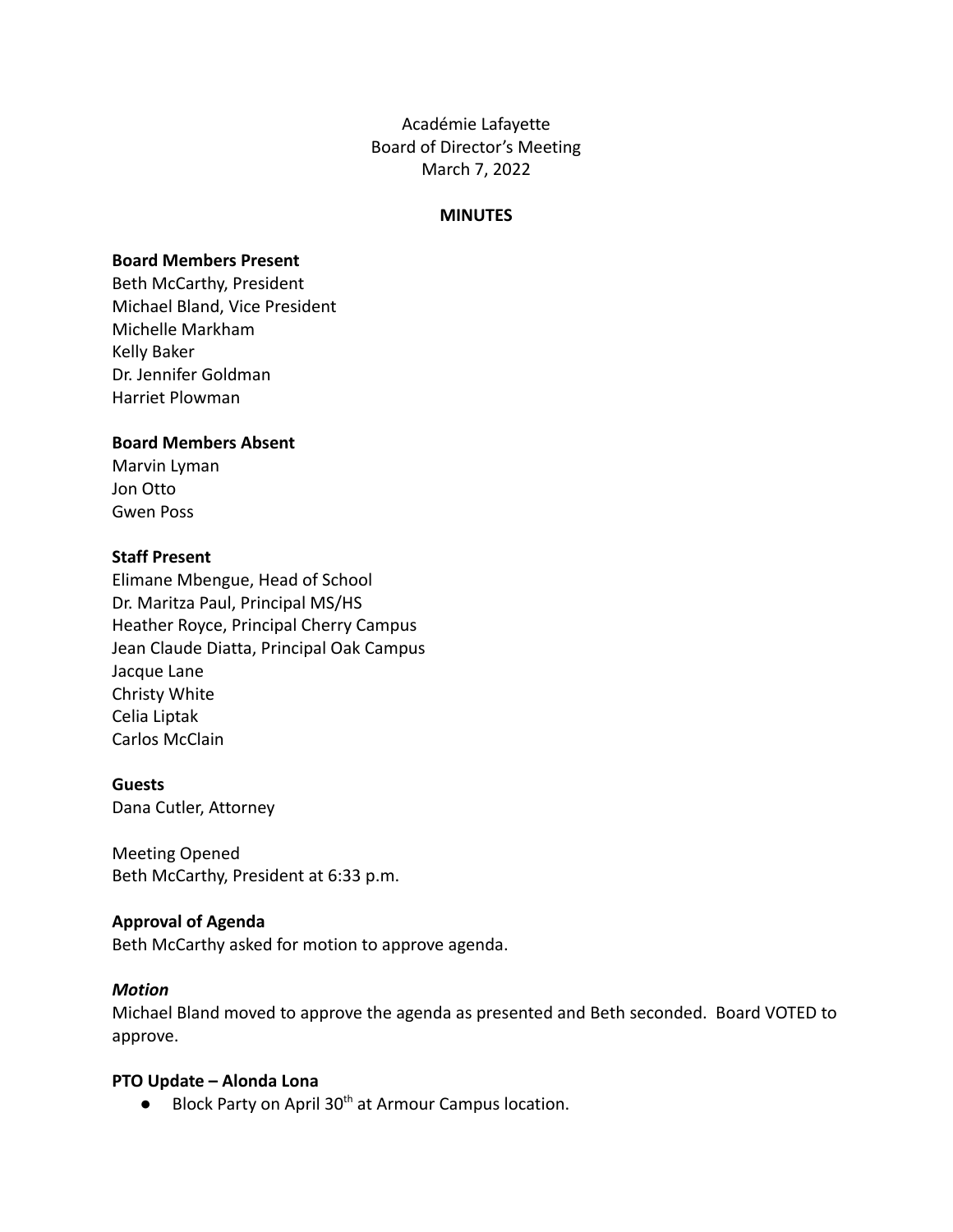- End of school year skating party being discussed.
- Teacher Appreciation events scheduled in May are being planned.
- Discussing how to get new parents involved in the school activities/events.
- Scheduling the last PTO meeting.

# **Approval of February Minutes**

Beth McCarthy asked for approval of February minutes.

## *Motion*

Michele Markham moved to accept the February board minutes as presented and Harriet Plowman seconded. Board **VOTED** to approve

## **Governance Committee Update – Michele Markham**

**● Sunshine Law**

Dana Cutler, Attorney, gave a presentation on Sunshine Law. Ms. Cutler gave the guidelines and specifics on the Sunshine Law with regards to requests being made of the Board.

- What is a meeting. Guidelines for when it is or isn't a meeting outlined.
- Open meeting requirements explained. When a meeting is public or not and when and where it is posted with definition of why the meeting is being held should be included. Also, ways to make minutes of meetings or live meetings available to anyone requesting that information.
- Public meetings are not open to public interaction.
- Closed meeting items that are public information or closed session information were clarified.
- Info not subject to Sunshine meeting laws explained (examples given).
- Board minutes what should be disclosed in minutes and stipulations of who can vote on approval of minutes, timeframe for posting.
- Sunshine Records Requests what can be requested and timeframes for release of info, etc. discussed.

Discussion on Sunshine Law followed.

- Legislative Update from (MCPSA) givem
- June Retreat Update discussed.
- Board Training info provided.
- Board election process and time frame for notifying parents discussed as well as election timeline.
- "Fixing the Cliché in Jeff City" discussion.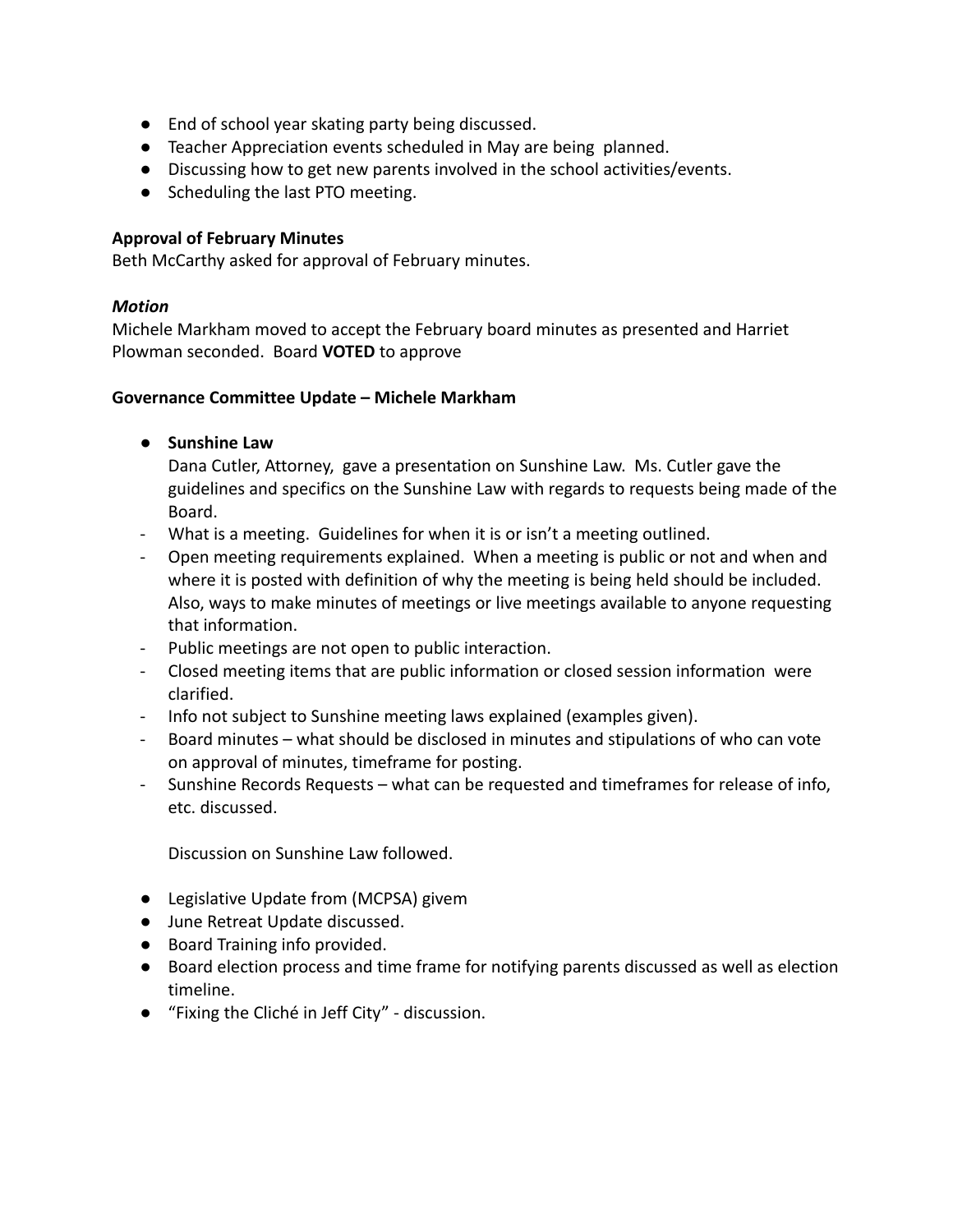## **Finance Committee – Jacque Lane**

● Accounts Payable for February presented and details of the reported provided. Jacque Lane asked for approval of the report as presented.

# *Motion*

Harriet Plowman moved to approve the accounts payables for February. Michael Bland seconded. Board **VOTED** to approve.

The following budget items with details were presented:

- Overview of Revenue
- Average Daily Attendance Budget to Actual
- YTD Actual/Budget Variance
- Expenditures Budget to Actual
- Summary of budget with forecast and budget included provided and explained
- Finance Summary and forecast
- Motion requested to approve sign-on stipend for staff referring someone who hires on as teacher.

## *Motion*

Harriet Plowman moved to approve stipend of \$500 to be paid to staff for new teacher referrals. In the event of a referral being hired the teacher making the referral will receive one half of the stipend paid at the initial hiring of the new teacher and the balance at the end of the school year. Kelly Baker seconded. The Board **VOTED** to approve.

● Approve meeting date to review and approve preliminary budget – suggested date is for March 30, 2022

## **Development Committee – Celia Liptak**

- Capital Campaign update provided.
- Annual Generations Day Art Walk is April 19-22, 2022 (Armour 4/19, Cherry 4/21 and Oak 4/22).
- EIP update provided. An alternative for the EIP event is being created for those who are not able to attend.

## **Diversity Committee – Kelly Baker**

- Panorama community survey will be in late March.
- Working with SchoolSmart KC for school family partnership.

## **Head of School Report – Elimane Mbengue**

- Purpose of Saturday School presented.
- 10 reasons for Saturday school warnings provided and explained. Also, breakdown by ethnicity and number of students attending Saturday school provided as well as ISS/OSS numbers by ethnicity.